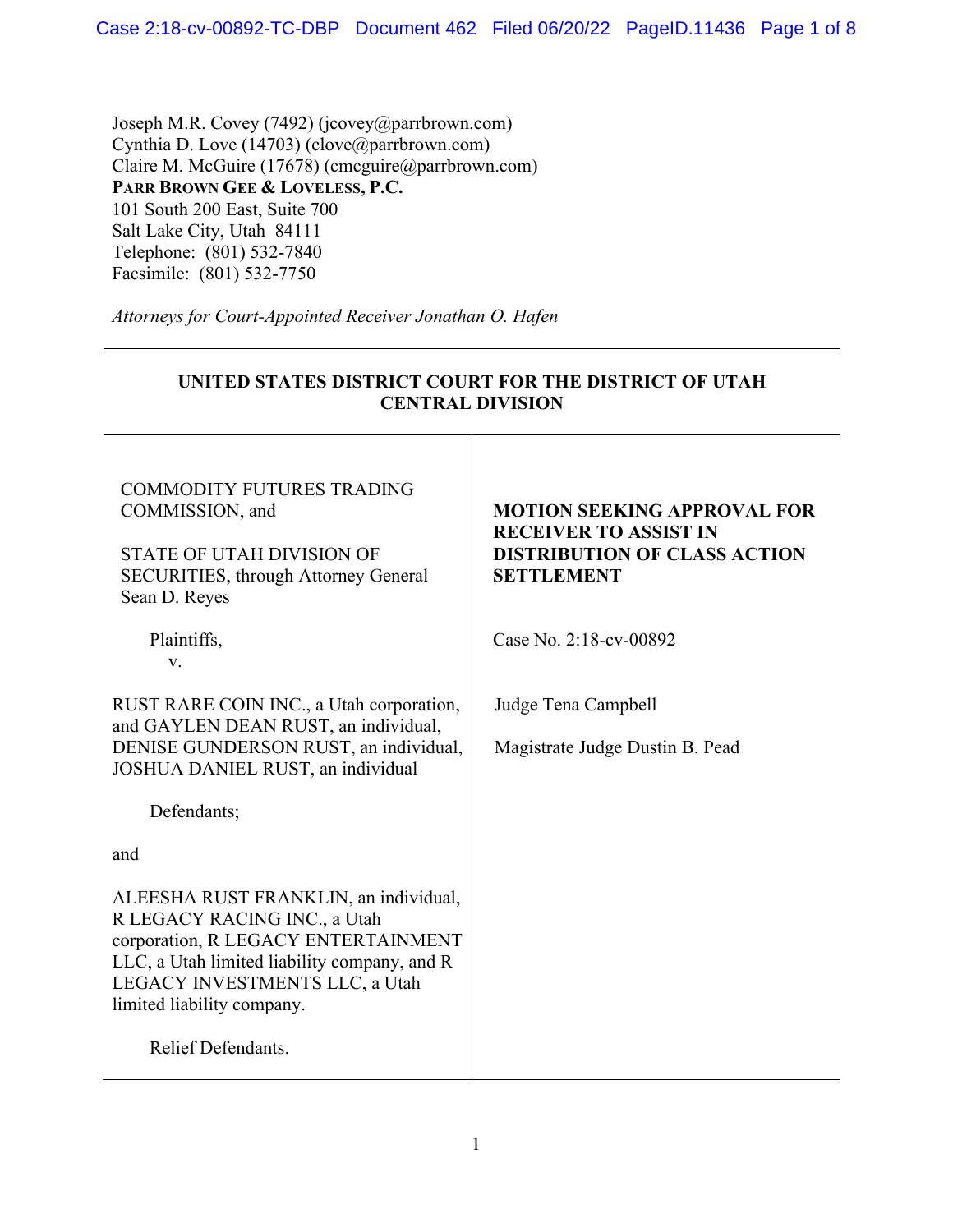Jonathan O. Hafen, the Court-Appointed Receiver (the "Receiver") for the assets of Rust Rare Coin, Inc. ("RRC"), Gaylen D. Rust, Denise G. Rust, and Joshua D. Rust (collectively, "Defendants") and Aleesha Rust Franklin, R Legacy Racing Inc., R Legacy Entertainment LLC, and R Legacy Investments LLC (collectively, "Relief Defendants" and, together with Defendants, "Receivership Defendants"), respectfully requests that the Court approve the Receiver providing assistance in the distribution of class action settlement funds in *Gregory v. Zions Bancorporation*, Civ. No. 2:19-cv-00015-HCN-DBP, currently pending before Judge Nielson (the "Class Action").

## **BACKGROUND**

1. On November 13, 2018, the above-captioned case was commenced against the Receivership Defendants, $<sup>1</sup>$  $<sup>1</sup>$  $<sup>1</sup>$  and in conjunction therewith, the Court entered an Order Appointing</sup> Receiver and Staying Litigation (the "Receivership Order").<sup>[2](#page-1-1)</sup>

2. On August 8, 2019, this Court granted the Receiver's Motion Seeking Approval of the Proposed Claim Procedures, Claim Deadline, and Claim Forms (the "Claims Motion").<sup>[3](#page-1-2)</sup> As contemplated in the Claims Motion, the Receiver established a claims process through which individuals and entities who believed they were owed money from any Receivership Defendant could make a claim for payment.<sup>[4](#page-1-3)</sup> The Receiver established a claim submission deadline of October 4, 2019, for all claims. Through the claims process, the Receiver received over 618 claims (the "Claims") seeking recovery from the Receivership Estate.

3. After an initial review of all Claims, the Receiver and his team submitted to the Court a Motion to Sustain Receiver's Objections to Certain Categories of Claims and to Approve

<span id="page-1-0"></span><sup>&</sup>lt;sup>1</sup> *See* Dkt. No. 1.<br><sup>2</sup> Dkt. No. 54.

<span id="page-1-1"></span>

<span id="page-1-2"></span><sup>3</sup> Dkt. No. 239.

<span id="page-1-3"></span><sup>4</sup> *See generally* Dkt. 236.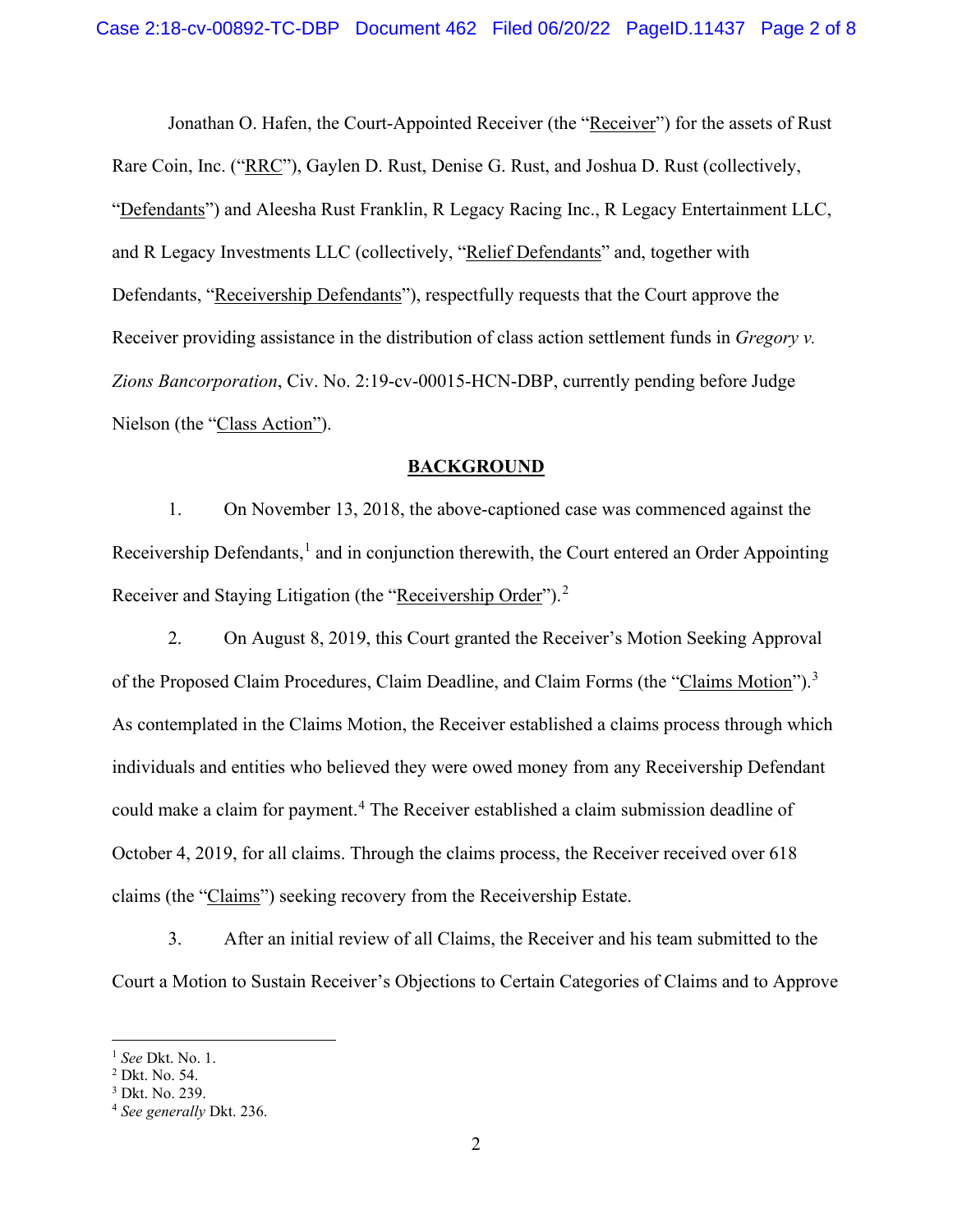Objection Procedure[5](#page-2-0) (the "Omnibus Objection Motion"). The Omnibus Objection Motion served to outline various categories of objections that the Receiver identified as an issue in multiple Claims. Such categories included, *e.g.,* those Claims submitted after the Claims-Bar Date; Claims for promised profits or gains from the Silver Pool; Claims submitted for taxes, interest, and penalties incurred by Claimants related to certain investments into the Silver Pool; and Claims for third-party and intra-investor transfers. The Court sustained the Receiver's objections to these categories of claims in an Order<sup>[6](#page-2-1)</sup> upon which the Receiver relied in his determinations with respect to individual Claims.

4. The Receiver and his team have thoroughly reviewed the books and records of the Receivership Defendants in conjunction with the Claim Forms and evidence provided by Claimants. Working with the Receiver's forensic accountants, the Receiver and his team have reviewed each Claim, compared the Claim and supporting documents to the books and records of the Receivership Defendants, and determined which Claims—or portions of Claims—should be allowed.

5. Anticipating that some Claimants may wish to dispute the Receiver's treatment of their Claim, the Receiver recently filed a Motion Seeking Approval of Claims Objection Resolution Procedures and Bar Date<sup>[7](#page-2-2)</sup> (the "Claims Resolution Motion"). Through this motion, the Receiver seeks to establish a process through which Claimants will have an opportunity to challenge the Receiver's treatment of their claim and through which any such disputes may be resolved, either informally or through their presentation to the Court.<sup>[8](#page-2-3)</sup>

6. At the end of the Claims resolution process, the Receiver intends to reach a final

<span id="page-2-0"></span><sup>5</sup> Dkt. No. 363.

<span id="page-2-2"></span><span id="page-2-1"></span><sup>6</sup> *See* Dkt. No. 375, "Order Sustaining Receiver's Objections to Certain Categories of Claims." 7 Dkt. No. 453.

<span id="page-2-3"></span><sup>8</sup> *Id.*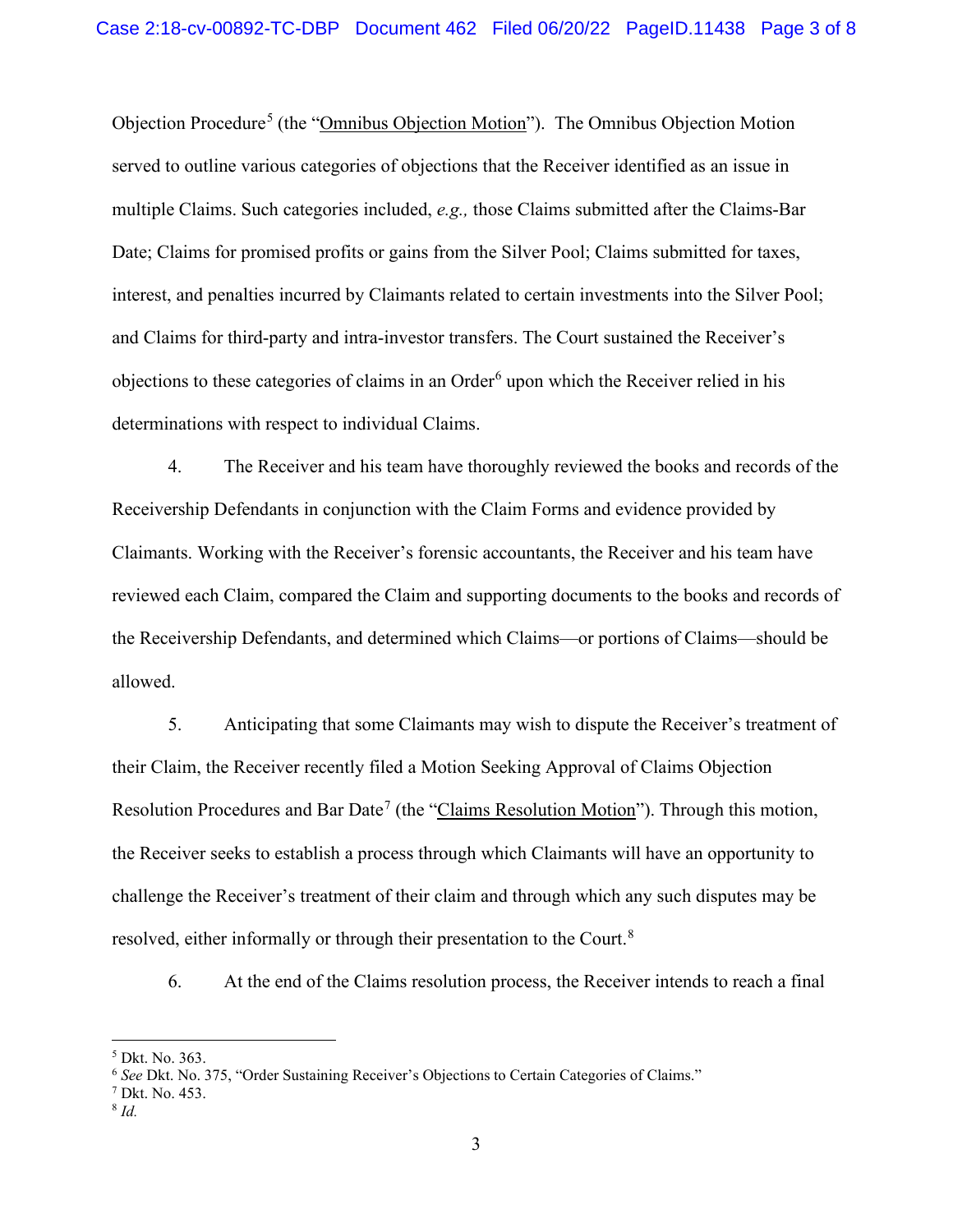resolution as to the amount of each allowed, valid claim. Such resolution may result from either a consensual process between the Claimant and the Receiver or a determination of the Court.

## *Gregory v. Zions Bancorporation*

7. Shortly after this action was initiated and the Receiver appointed, a group of investors in the silver trading scheme operated by Receivership Defendants filed two complaints (now consolidated) on behalf of a putative class of investors against Zions Bancorporation, N.A. ("Zions Bank")  $9$ 

8. The parties to the Class Action have recently informed the Receiver that they have reached an agreement in principle to settle the Class Action. The draft settlement agreement – which has not yet been filed with the *Gregory* court – anticipates that Zions Bank will pay a sum certain into an escrow account established by Class Action plaintiffs' counsel after final approval of the agreement by the *Gregory* court, and after the members of the settlement class have had the opportunity to opt-out or to object to the agreement.

9. Once the settlement payment and any interest earned thereon (the "Settlement Fund") is available for distribution, the settlement agreement anticipates that the Fund (minus court-approved administrative costs, attorneys' fees, and service awards) will be distributed to eligible class members according to a settlement distribution plan to be submitted to and approved by the *Gregory* court.<sup>[10](#page-3-1)</sup>

<span id="page-3-0"></span><sup>9</sup> *See* Complaint in *Gregory v. Zions Bancorporation*, Civ. No. 2:19-cv-00015-HCN-DBP, ECF No. 2 (D. Utah Jan. 8, 2019); and *Springer, et al. vs. Zions Bancorporation*, No. 2:19-cv-00035-BCW (D. Utah [date]). The two suits have been consolidated under *Gregory v. Zions Bancorporation*, Civ. No. 2:19-cv-00015-HCN-DBP.

<span id="page-3-1"></span><sup>&</sup>lt;sup>10</sup> The Receiver has previously disclosed to this Court the Receiver's prior representation of Zions Bank in connection with unrelated matters. *See* Motion to Appoint Conflicts Receiver, Dkt. No. 244 at 3. Because Zions Bank will not have a role in the distribution of the Settlement Fund once paid and because the Receiver does not currently represent Zions Bank, the Receiver does not perceive its role in the distribution of such funds to present a conflict. In an abundance of caution, the parties in the Class Action have waived any potential conflicts arising from the Receiver's performance of its duties described herein.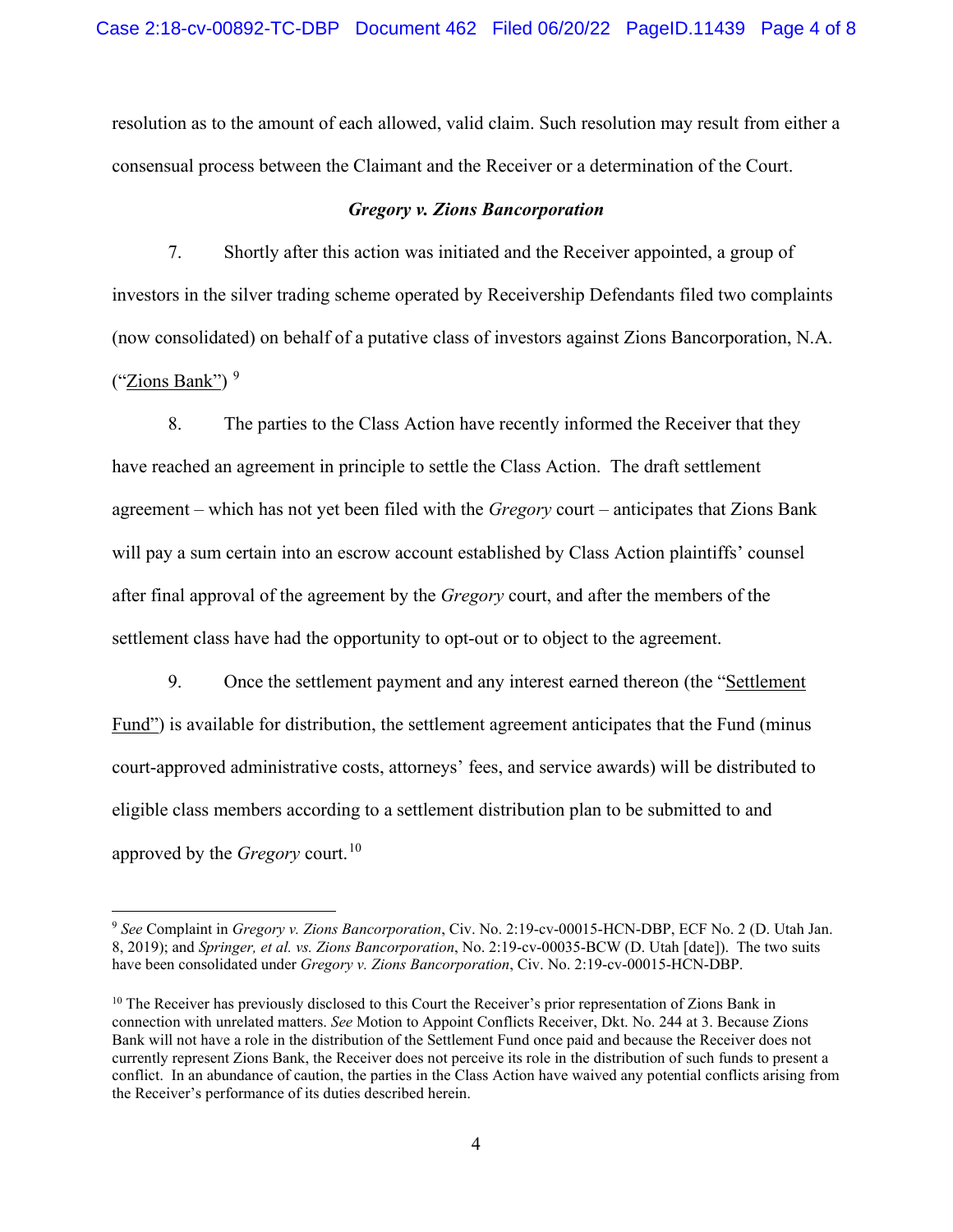10. The Receiver has already expended significant time and resources to review each Claim submitted by each potential Claimant and to develop a distribution methodology and an objections process based on its extensive knowledge of the losses, if any, of various investors in the silver trading scheme. In order to develop a settlement distribution plan for the Settlement Fund, all of that effort would need to be duplicated (and the expense therefor subtracted from the Settlement Fund) if the parties in the Class Action were to select a different agent to do so. Moreover, the parties in the Class Action wish to adopt a consistent distribution methodology in the instant case and the Class Action, in order to reduce if not eliminate discrepancies between distributions made in the two matters. In order to (1) streamline the Class Action Settlement Fund distribution process, (2) reduce the costs associated with that distribution and increase the funds available for distribution to eligible settlement class members, and (3) increase the consistency of methodology and results applicable to distributions of fund in this action and the Class Action, the parties to the Class Action have requested that the Receiver's mandate by this Court be expanded to include assistance in executing the distribution of the Class Action settlement to members of the settlement class.

### **RELIEF REQUESTED**

Through this Motion, the Receiver seeks the Court's approval for the Receiver to assist in the distribution of the Class Action settlement.<sup>[11](#page-4-0)</sup> As the Receiver has previously reported to the Court, the process of examining the books and records of the Receivership Defendants to determine which individuals and entities would be entitled to a valid claim for payment and the proper amount of each claim has been long and involved. The Court has provided extensive

<span id="page-4-0"></span> $11$  The Receiver and the parties to the Class Action recognize that any assistance by the Receiver will also need to be approved by Judge Nielson in the Class Action.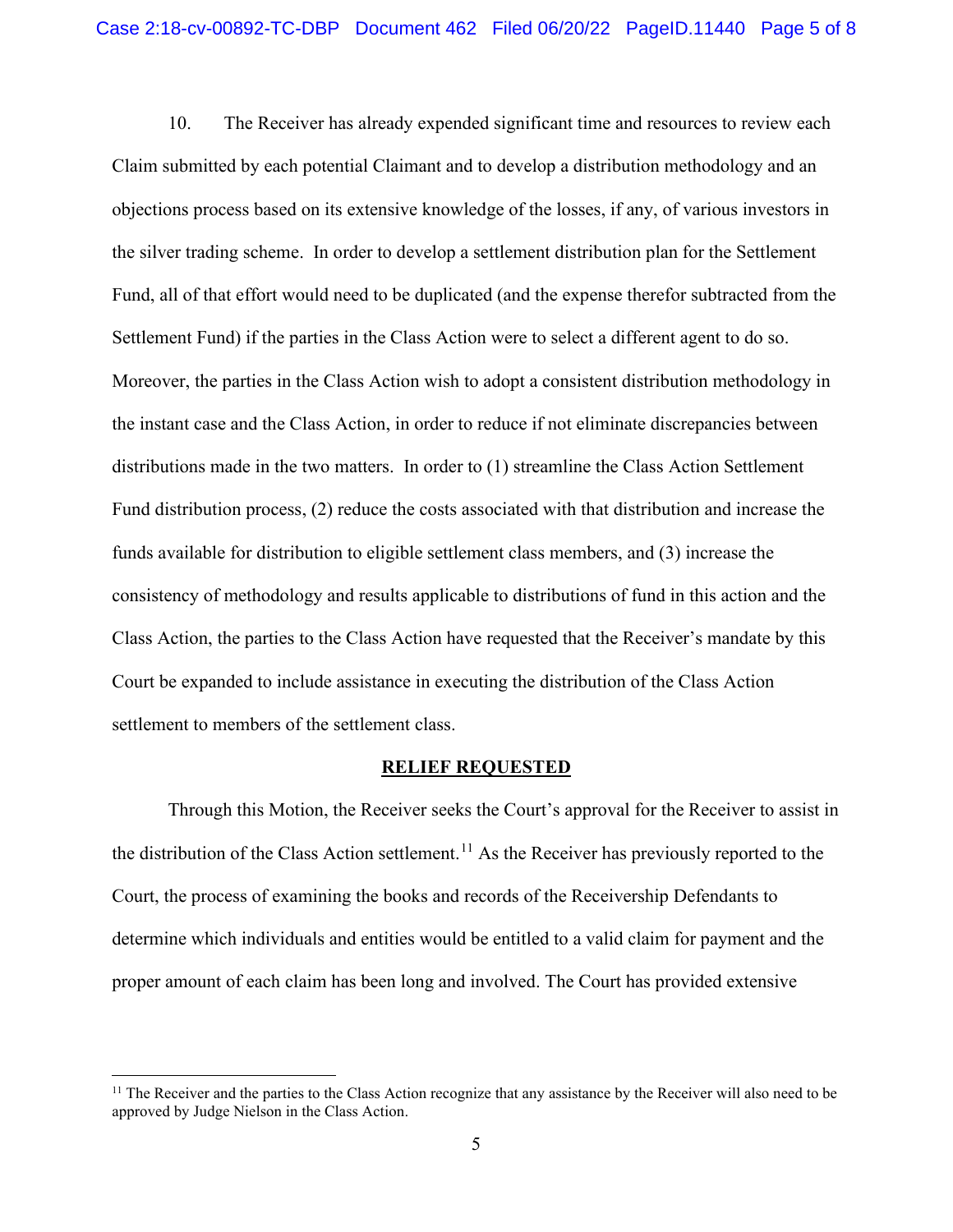guidance to the Receiver as to the proper evaluation of each Claim.[12](#page-5-0) In addition, the Receiver intends to initiate a process through which a final determination with respect to a Claimant's total losses will be reached as to each Claim, either through consensual agreement between the Receiver and the Claimant or through a determination by the Court.<sup>[13](#page-5-1)</sup> At the conclusion of this process, the Receiver intends to create a database that will track distributions and effectively automate the process of payment of Claims.

The Receiver believes that assisting with the distribution of the Class Action settlement will result in significant cost savings to the class members—many or all of whom are also Claimants in this matter—and will result in greater returns to defrauded investors. The Receiver's assistance will work to streamline the distribution of the Class Action settlement and avoid the necessity for the parties to the Class Action to engage in the same Claims analysis process the Receiver has already conducted.

To that end, the Receiver proposes—after consultation with counsel for the Class Action parties—to use the analysis he has already conducted and the final Claim amounts as determined through the proposed Claims resolution process to conduct an additional distribution of the Class Action settlement to Claimants. The amounts of each Claim will already be determined, and the Receiver will simply disburse the funds in accordance with the distribution plan approved by Judge Nielson in the Class Action. The Receiver anticipates that this will result in minimal additional costs to the Receivership Estate and that Claimants—who are also class members will benefit from the fact that the Claims analysis process will not need to be repeated in the Class Action. As such, the Receiver requests that it be allowed to do the following vis-à-vis the claimants in the Class Action:

<span id="page-5-0"></span><sup>&</sup>lt;sup>12</sup> *See, e.g.*, Dkt. No. 375, "Order Sustaining Receiver's Objections to Certain Categories of Claims."

<span id="page-5-1"></span><sup>13</sup> *See* Claims Resolution Motion.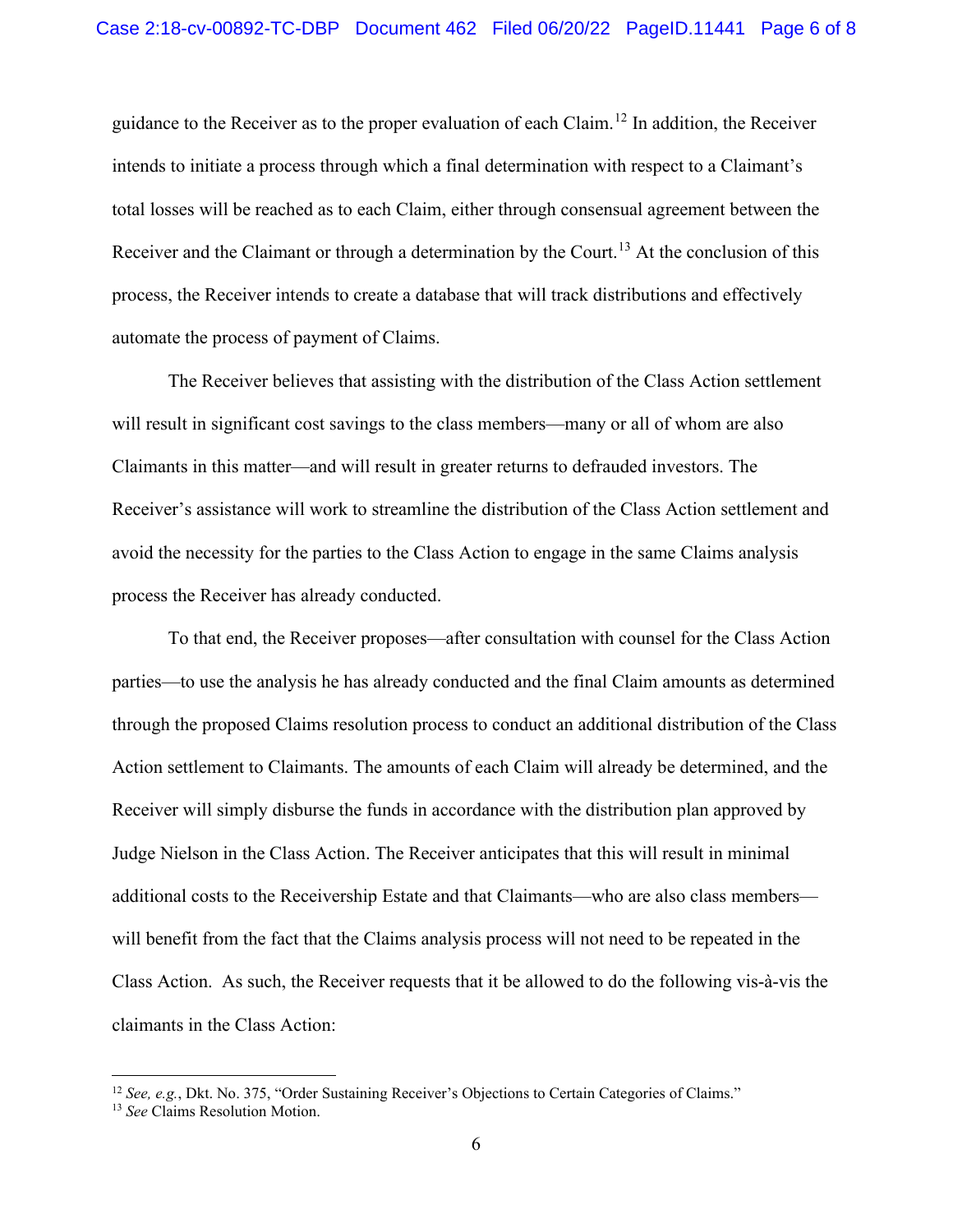- a. Receive any claim forms from Class Action settlement class members who did not previously submit timely, valid Claim Forms in connection with this action;
- b. Apply the Receiver's existing Claims analysis methodology (or relevant modifications thereto) as approved by this Court and as implemented through the proposed Claim Resolution Motion to determine the amount, if any, of each Class Action settlement class member's recognized loss;
- c. Issue and mail payments to Class Action settlement class members from the Class Action Settlement Fund consistent with the final Claims determinations reached through the Claims resolution process established by this Court and the settlement distribution plan approved by the *Gregory*  court;
- d. Perform such other and further actions as are necessary and appropriate to assist in the distribution of the Class Action Settlement Fund.

DATED this 20th day of June 2022.

# **PARR BROWN GEE & LOVELESS**

/s/ Cynthia D. Love Joseph M.R. Covey Cynthia D. Love Claire M. McGuire

*Attorneys for Receiver*